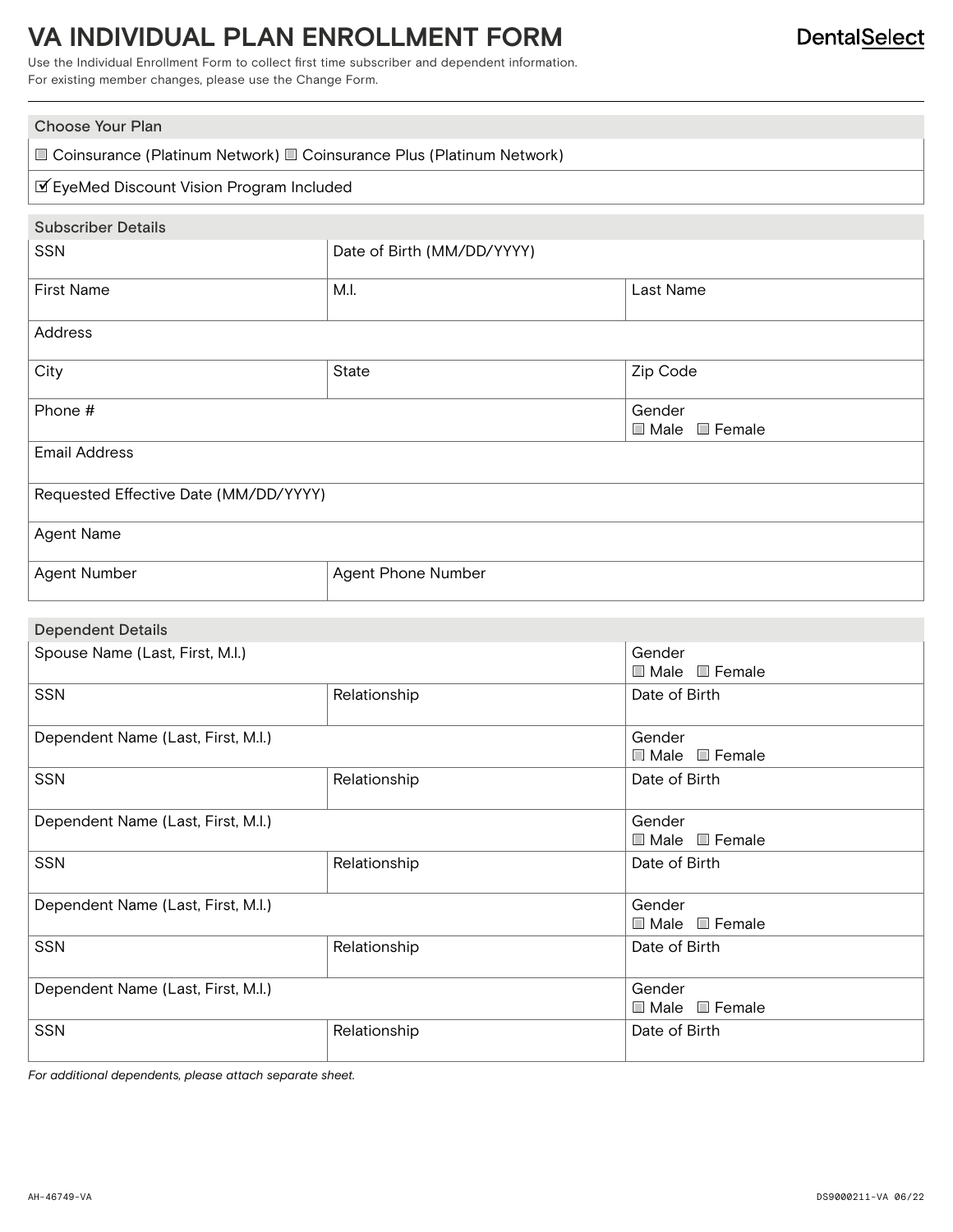|                                                                                                                                                                                                                                                                                                                                                                                                             | Billing Infomation (Choose either Checking/Savings or Credit Card Payment) |                                                                                                                                                                                 |  |
|-------------------------------------------------------------------------------------------------------------------------------------------------------------------------------------------------------------------------------------------------------------------------------------------------------------------------------------------------------------------------------------------------------------|----------------------------------------------------------------------------|---------------------------------------------------------------------------------------------------------------------------------------------------------------------------------|--|
| <b>Billing Period:</b><br>Monthly (Withdrawn on the 15th or next 2 business days)<br>$\Box$<br>Annual (Check or Credit Card)<br>$\Box$                                                                                                                                                                                                                                                                      |                                                                            |                                                                                                                                                                                 |  |
| <b>Checking or Savings</b>                                                                                                                                                                                                                                                                                                                                                                                  |                                                                            |                                                                                                                                                                                 |  |
|                                                                                                                                                                                                                                                                                                                                                                                                             |                                                                            |                                                                                                                                                                                 |  |
| Checking Account (Include Voided Check)<br>Savings Account (Include Deposit Slip)                                                                                                                                                                                                                                                                                                                           |                                                                            |                                                                                                                                                                                 |  |
| Financial Institution:                                                                                                                                                                                                                                                                                                                                                                                      |                                                                            |                                                                                                                                                                                 |  |
| <b>Routing Number:</b>                                                                                                                                                                                                                                                                                                                                                                                      |                                                                            |                                                                                                                                                                                 |  |
| Account Number:                                                                                                                                                                                                                                                                                                                                                                                             |                                                                            |                                                                                                                                                                                 |  |
| <b>Credit Card Payment</b>                                                                                                                                                                                                                                                                                                                                                                                  |                                                                            |                                                                                                                                                                                 |  |
| <b>VISA</b><br><b>MASTERCARD</b><br>$\Box$<br>П                                                                                                                                                                                                                                                                                                                                                             |                                                                            |                                                                                                                                                                                 |  |
| Account Number:                                                                                                                                                                                                                                                                                                                                                                                             |                                                                            | Exp. Date:                                                                                                                                                                      |  |
| Account Holder Name:                                                                                                                                                                                                                                                                                                                                                                                        |                                                                            |                                                                                                                                                                                 |  |
|                                                                                                                                                                                                                                                                                                                                                                                                             |                                                                            |                                                                                                                                                                                 |  |
| Account Holder Signature:                                                                                                                                                                                                                                                                                                                                                                                   |                                                                            | Date:                                                                                                                                                                           |  |
| Have you been covered under another dental policy within the last 30 days? $\square$ Yes<br>No<br>$\Box$<br>Will this policy replace any other policy currently in force? $\Box$ Yes $\Box$ No<br>If yes: 1. Please provide an Evidence of Coverage Letter, with dates of coverage, from your prior carrier if you are eligible for<br>takeover benefits. 2. Please complete the attached Replacement form. |                                                                            |                                                                                                                                                                                 |  |
| <b>Authorization of Coverage</b>                                                                                                                                                                                                                                                                                                                                                                            |                                                                            |                                                                                                                                                                                 |  |
|                                                                                                                                                                                                                                                                                                                                                                                                             |                                                                            | I wish to enroll in the plan I have selected. I authorize and agree to account deduction of the required premium. I have read the statements and answers to the above questions |  |

**and they are complete and true to the best of my knowledge and belief.** 

**This authorization will appear on my statement as Dental Select, and remain in effect until the financial institution has received and has had reasonable time to act on a written request from me to terminate this agreement. I understand that I can stop a withdrawal by notifying the financial institution, per their cancellation guidelines, before the**  withdrawal is made. In the event of a withdrawal error, I must promptly notify the financial institution to preserve any rights I may have. Please direct billing inquiries to Dental **Select, 75 W Towne Ridge Parkway, Tower 2, Suite 500, Sandy, UT 84070. I have read and understand the statements above pertaining to the billing option.** 

**WARNING: ANY PERSON WHO, WITH THE INTENT TO DEFRAUD OR KNOWING THAT HE IS FACILITATING A FRAUD AGAINST AN INSURER, SUBMITS AN APPLICATION OR FILES A CLAIM CONTAINING A FALSE OR DECEPTIVE STATEMENT MAY HAVE VIOLATED STATE LAW.** 

In the event there are insufficient funds when a draft is charged to my account, I agree to pay \$25 NSF Fee.

CANCELLATION BY INSURED:

You may cancel this policy at any time by written notice delivered or mailed to Us effective upon receipt or on such later date as may be specified in the notice. In the event of cancellation, We will return promptly the unearned portion of any premium paid. If You cancel, the earned premium shall be computed pro rata as of the date the termination became effective. If We cancel, the earned premium shall be computed pro rata as of the date the termination became effective. Cancellation shall be without prejudice to any claim originating prior to the effective date of cancellation.

CANCELLATION BY COMPANY:

The Company may cancel this policy at any time by written notice delivered to the Insured, or mailed to his last address as shown by the records of the Company, no less than 31 days thereafter, the cancellation shall be effective. In the event of cancellation, the Company will return promptly the unearned portion of any premium paid. The earned premium shall be computed pro rata. Cancellation shall be without prejudice to any claim originating prior to the effective date of cancellation.

Signature:

Date:

*The policy provides limited benefits. Review your policy carefully.*

Please fill out and return this Enrollment Form with your payment to:

Enrollment Department PO Box 26203 Salt Lake City, UT 84126 Phone: 800-999-9789 Fax: 888-998-8711 dentalselect.com

Ameritas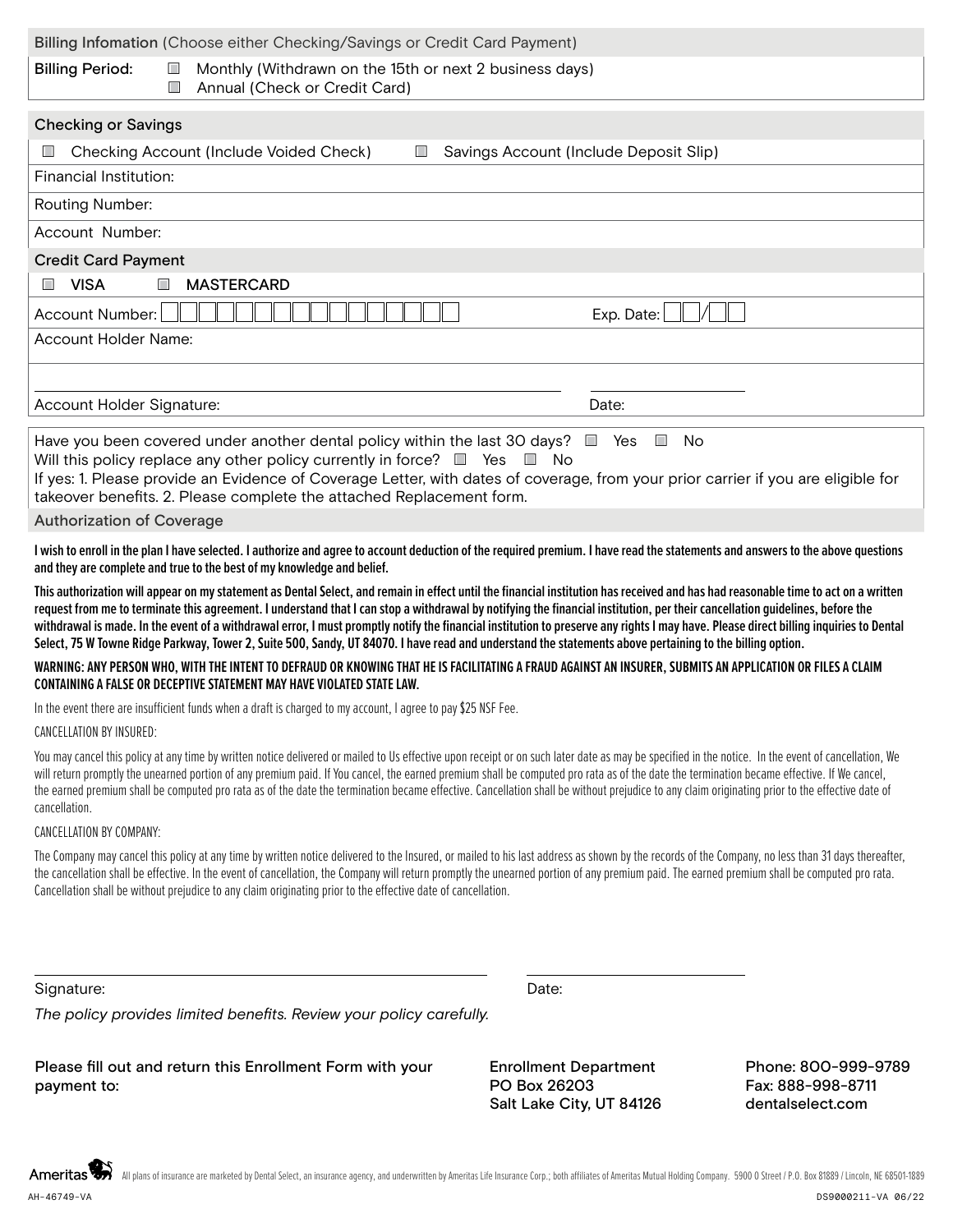#### **COVERED SERVICES:**

- **1. routine examinations and cleanings 2 per calendar year (in conjunction with all other exams);**
- **2. topical fluoride (up to age 15) 1 every 12 months;**
- **3. periapical x-rays;**
- **4. occlusal x-ray 1 every 24 months;**
- **5. space maintainers (up to age 16) to preserve space between teeth for premature loss of a primary baby tooth. This does not include use for orthodontic treatment;**
- **6. sealants on permanent molars (up to age 16) every 36 months.**
- **7. bitewings x-rays (age 2 and over) 8 total per year;**
- **8. oral surgery simple extraction of teeth; frenectomy, incision and drainage of intraoral abscess; extraction of impacted teeth; surgical exposure of teeth; alveolectomy; alveoplasty; excision of pericoronal gingiva, exostosis, hyperplastic tissue; reimplantation and repositioning of natural tooth;**
- **9. non-routine exams and consultations 2 per year (in conjunction with all other exams);**
- **10. fillings of amalgam, silicate, acrylic, synthetic porcelain and composite filling materials (certain exclusions apply, see Expenses Not Covered).**
- **11. panoramic (age 6 & over) or full mouth series x-rays (age 11 & over) 1 every 60 months;**
- **12. crowns, onlays once per 60-month period per tooth (age restrictions may apply) (excludes crown build-up, posts and pins);**
- **13. inlays (benefit shall equal an amalgam (silver) restoration for the same number of surfaces. If an inlay is performed to restore a posterior (back) tooth with a metal, porcelain, or any composite (white) based resin material, the patient must pay the difference in cost between the Plan's payment for the covered benefit and the dentist's submitted fee, plus any coinsurance for the covered benefit);**
- **14. recementing inlays, crowns and bridges;**
- **15. repair of dentures or bridges;**
- **16. general anesthesia, including intravenous sedation:**

**a. age 7 & under – once per calendar year, up to \$150;** 

**b. age 8 & over – for the extraction of impacted teeth, based on necessity and not for anxiety management, up to \$150 per year;** 

- **17. dentures, partials, bridges (age 16 & over) once per 60 months;**
- **18. endodontic treatment: root canal therapy (age restrictions apply); pulpotomy; pulpal therapy; apicoectomy; apexification/recalcification; root amputation; hemisection; intentional reimplantation; retrograde fillings;**
- **19. periodontic services: a. perio maintenance 2 per year (in lieu of preventive cleaning);** 
	- **b. root scaling and planing (once per quadrant of mouth in any 36-month period);** 
		- **c. gingivectomy, gingival curettage;**
		- **d. osseous surgery including flap entry and closure;**
		- **e. pedical or free soft tissue grafts;**
		- **f. full mouth debridement once per lifetime (limited services available on same date of service);**
- **20. addition of teeth to existing partial denture;**
- **21. relining or rebasing of existing removable dentures 1 per 24 months;**
- **22. occlusal guards for bruxism only 1 per 24 months;**
- **23. supported fixed and removable prosthetic (crowns, bridges, partials, dentures) a restoration that is retained, supported and stabilized by an implant – (This procedure receives an optional treatment benefit equal to the least expensive professionally acceptable treatment. The additional fee is the patient's responsibility);**
- **24. stainless steel crowns 1 per 24 months;**
- **25. teeth whitening (age 16 and older; external bleaching when performed in the Dentist's office) up to \$100 every 2 years. (Covered on select plan options)**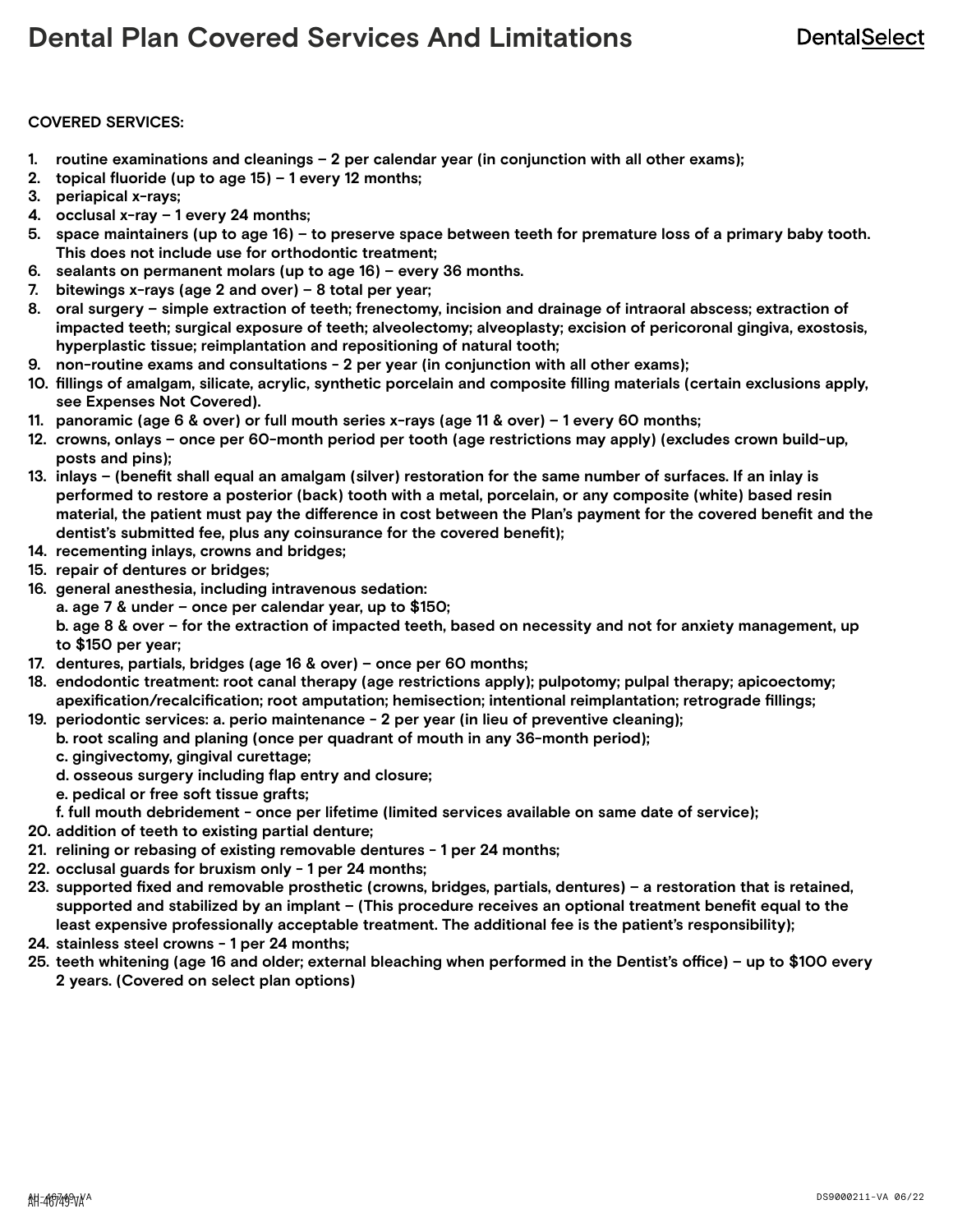## **Dental Plan Covered Services And Limitations**

**If your plan includes orthodontia benefits, the following services are covered:** 

#### **ORTHODONTIA SERVICES:**

**Appliance therapy:** 

- **1. diagnostic records (cephalometric film, panoramic or full mouth x-rays, diagnostic casts, diagnostic photographs.)**
- **2. removable, fixed or cemented appliance for orthodontic treatment including impressions, installations, & adjustments while covered under the plan.**

#### **LIMITATIONS:**

- **1. Covered Dental Expenses for appliances, restorations, or procedures to do any of the following. a. Alter vertical dimension.**
	- **b. Restore or maintain occlusion.**
	- **c. Splint or replace tooth structure lost as a result of abrasion or attrition.**
- **2. Covered Dental Expenses for any procedure begun after the insured person's insurance under this contract terminates; or for any prosthetic dental appliances installed or delivered more than 90 days after the Insured's insurance under this contract terminates.**
- **3. Covered Dental Expenses to replace lost or stolen appliances.**
- **4. Covered Dental Expenses for any treatment which is for cosmetic purposes.**
- **5. Covered Dental Expenses for any procedure not shown in the Table of Dental Procedures. (Frequency and other limitations may apply. Please see the Table of Dental Procedures for details.)**
- **6. Covered Dental Expenses for orthodontic treatment unless orthodontic expense benefits have been included in this policy. Please refer to the Schedule of Benefits and Orthodontic Expense Benefits provision.**
- **7. Covered Dental Expenses for which the Insured person is entitled to benefits under any workers' compensation or similar law, or charges for services or supplies received as a result of any dental condition caused or contributed to by an injury or sickness arising out of or in the course of employment.**
- **8. Covered Dental Expenses for charges which the Insured person is not liable or which would not have been made had no insurance been in force, except for those benefits paid under Medicaid.**
- **9. Covered Dental Expenses for services that are not required for necessary care and treatment or are not within the generally accepted parameters of care.**
- **10. Covered Dental Expenses because of war or any act of war, declared or not.**

**If your plan includes orthodontia benefits, the following limitations apply:**

#### **ORTHODONTIA LIMITATIONS:**

**Covered Expenses will not include and benefits will not be payable for expenses incurred:**

- **1. for a Program begun on or after the Insured's 19th birthday.**
- **2. for a Program begun before the Insured became covered under this section.**
- **3. if the Insured's insurance under this section terminates.**
- **4. for which the Insured is entitled to benefits under any workers' compensation or similar law, or for charges for services or supplies received as a result of any dental condition caused or contributed to by an injury or sickness arising out of or in the course of any employment for wage or profit.**
- **5. for charges the Insured is not legally required to pay or would not have been made had no insurance been in force.**
- **6. for services not required for Necessary care and treatment or not within the generally accepted parameters of care.**
- **7. because of war or any act of war, declared or not.**
- **8. to replace lost or stolen appliances.**

#### **PRE-EXISTING CONDITIONS LIMITATIONS:**

**Covered Dental Expenses for initial placement of any prosthetic crown, appliance, or fixed partial denture unless such placement is needed because of the extraction of one or more teeth while the insured person is covered under this contract. But the extraction of a third molar (wisdom tooth) will not qualify under the above. Any such prosthetic crown, appliance, or fixed partial denture must include the replacement of the extracted tooth or teeth.**

**No claim for loss incurred or disability (as defined in the policy) that starts after one year from the date of issue of this policy will be reduced or denied because of a sickness or physical condition, not excluded by name or specific description before the date of loss, had existed before the effective date of coverage.**